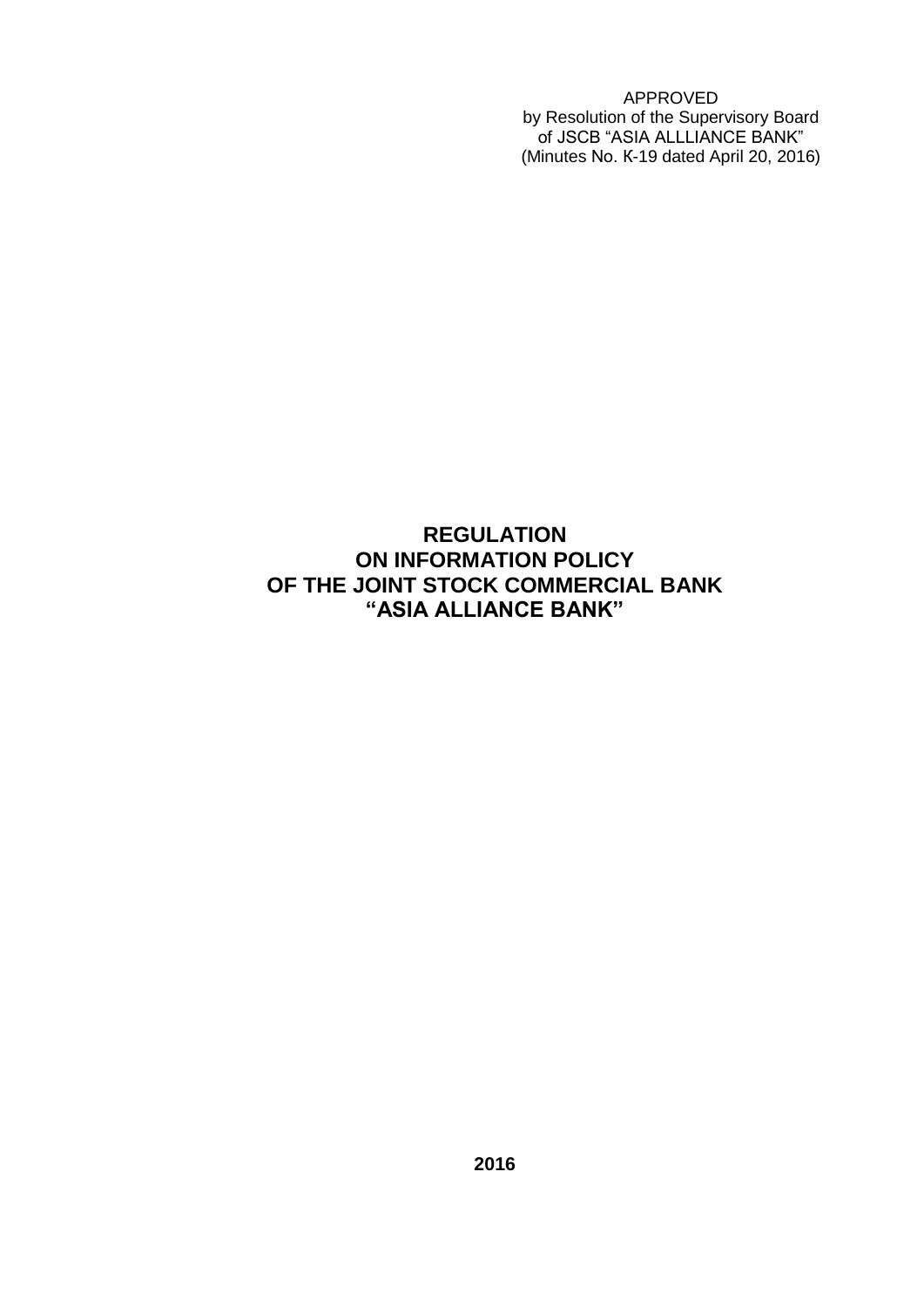1.1. This Regulation was developed in accordance with the Laws of the Republic of Uzbekistan "On Joint-Stock Companies and Protection of Stockholders' Rights", "On Securities Market", resolutions of the Cabinet of Ministers No. 176 dated 02.07.2014 "On Measures of Further Improvement of Corporate Management System in Joint-Stock Companies" and No.355 dated 31.12.2013 "On Measures on Implementation of System for Assessment of State of Development of Information and Communication Technologies in Republic of Uzbekistan", Rules for Provision and Publication of Information on Securities Market (registration No. 2383 dated 31.07.2012), Code of Corporate Management approved with the protocol of the meeting of Commission to Increase Effectiveness of Activity of Joint-Stock Companies and Improvement of Corporate Management System dated 31.12.2015 No. 9 (registration dated 11.02.2016 No.02-02/1-187) and the charter of JSCB "ASIA ALLIANCE BANK" (hereinafter referred to as the Bank).

1.2. This Regulation shall determine principles of information policy of the Bank, procedures and forms of mandatory disclosure of information, list of information and documents subject to disclosure to shareholders, investors, members of the Supervisory Board and other interested persons.

1.3. The purpose of information policy shall be to ensure openness and transparency of activity of the Bank by means of satisfaction of information needs of shareholders, investors, professional participants of securities market and other concerned persons (hereinafter referred to as the concerned entities) in obtaining timely and reliable information on the Bank and its activity which is substantial for adoption thereby of weighted investment and managerial decisions.

1.4. Procedures for classification of information to confidential and to commercial secret as well as conditions of access to such information shall be determined by the Bank based on peculiarities of activity in accordance with the legislation of the Republic of Uzbekistan and internal documents of the Bank.

## **II. MAIN PRINCIPLES OF INFORMATION POLICY**

2.1. Information policy of the Bank shall be based on following principles:

2.1.1. Principle of Equality.

The Bank shall ensure equal rights and possibilities for obtaining information for all shareholders of the Bank and other concerned entities.

2.1.2. Principle of Regularity.

On permanent basis, the Bank shall disclose information on most important events and facts in activity of the Bank which affects interests of shareholders of the Bank and other concerned persons using information means available to the Bank.

2.1.3. Principle of Operability.

The Bank shall ensure disclosure of information on own activity in utmost short periods in order to prevent diminishing actuality of disclosed information.

2.1.4. Principle of Completeness.

The Bank shall provide information sufficient for formation of objective and most complete representation from shareholders of the Bank and other concerned persons about matter of interest for them.

2.1.5. Principle of Reliability.

The Bank shall provide information corresponding to reality to own shareholders and other concerned personas well as shall take all reasonable measures to ensure that disseminated information was not intentionally distorted or was not erroneous.

2.1.6. Principle of Consistency.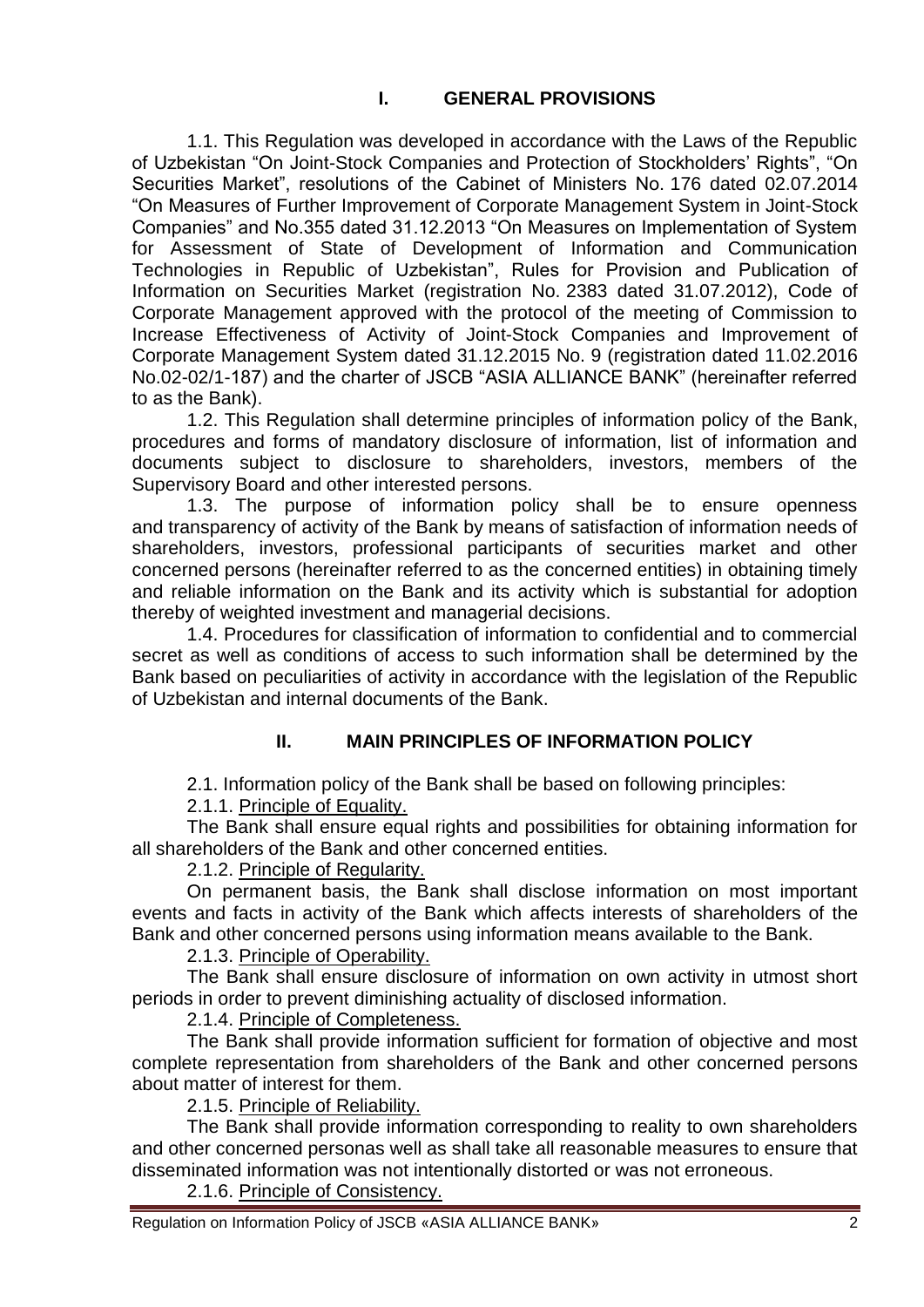The Bank shall ensure conformance and consistency of information disclosed by the Bank in various ways and/or in various forms.

2.1.7. Principle of Impartiality.

The Bank shall not avoid from disclosure of negative information on itself and own activity which is substantial for shareholders of the Bank and other concerned entities.

2.1.8. Principle of Availability.

The Bank shall use such methods of dissemination of information which ensure its free, easily done and cost effective access to disclosed information for shareholders and other concerned entities.

2.1.9. Principle of Balance.

In implementation of information policy, the Bank strives to achieve reasonable balance between information openness, on the one hand, and protection of its commercial interests, on the other hand.

2.1.10. Principle of Neutrality.

In disclosing information, the Bank shall not allow preferential satisfaction of interests of one auditorium than the other.

2.1.11.Principle of Protectability.

The Bank shall apply information methods and protection means permissible by the legislation of the Republic of Uzbekistan which is confidential and represents office and commercial secrecy. The Bank shall carry out control over proper usage of insider information.

## **III. METHODS OF INFORMATION DISCLOSURE**

3.1. The Bank shall disclose all necessary information mandatory for disclosure by joint-stock banks to the extent, periods and methods provided for with the current legislation of the Republic of Uzbekistan.

3.2. Disclosure by the Bank of information shall be carried out according to procedures established by the legislation of the Republic of Uzbekistan and internal documents of the Bank using following methods:

3.2.1. Disclosure of information in the official corporate web-site of the Bank in the Internet [\(http://aab.uz\)](http://aab.uz/).

3.2.2. Disclosure of information in the single portal of corporate information in the Internet [\(http://openinfo.uz\)](http://openinfo.uz/).

3.2.3. Disclosure of information in the official web-site of the Republican Stock Exchange "Toshkent" [\(www.uzse.uz\)](http://www.uzse.uz/).

3.2.4. By publication of information in periodical printing houses.

3.2.5. Provision of information in paper and electronic means.

3.2.6. Provision of access to information and documents to shareholders and other concerned person sand issuance of copies documents thereto on their demand also by means of electronic mail.

3.2.7. Organization and participation of representatives of the Bank in public presentations, seminars, conferences and presentations both on the territory of Uzbekistan and outside thereof.

3.2.8. Publication of information in booklets, brochures and other similar means of information;

3.2.9. Other methods which do not conflict to the current legislation.

## IV. **FORMS OF INFORMATION DISCLOSURE**

4.1. Mandatory disclosure of information shall be carried out by the Bank in following forms: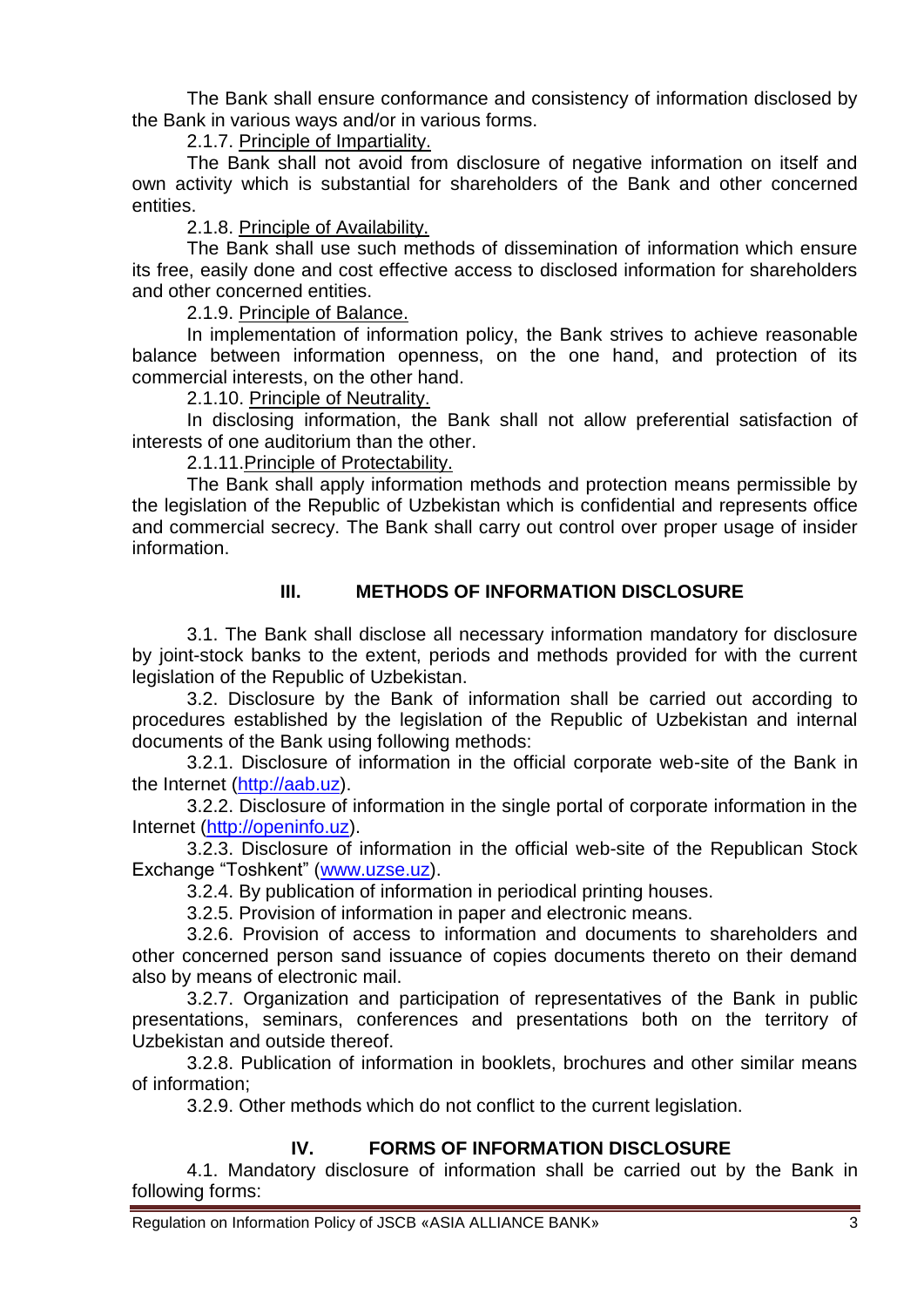4.1.1. in prospectus of issue of securities in cases provided for the legislation;

4.1.2. in quarterly and annual reports;

4.1.3. in statements about substantial facts in activity of the Bank.

4.2. The Bank shall disclose the above mentioned information within periods, procedures and forms established with Rules for Provision and Publication of Information in Securities Market (registration No. 2383 dated 31.07.2012).

4.3. In its corporate official web-site, the Bank shall ensure disclosure of information the list of which is determined by resolution of the Cabinet of Ministers No. 176 dated 02.07.2014 "On Measures of Further Improvement of Corporate Management System in Joint-Stock Banks". At the same time, the Bank shall ensure improvement of the official web-site of the Bank by creating versions of the site in English, Russian and other languages convenient for concerned persons with placement of entire information therein available in the state language with translation to respective language.

Placement of information from other sources in the corporate web-site of the Bank shall be permitted only with of specification of a source of information.

4.4. Information subject to disclosure in mass media shall also include:

- announcement about holding the General Meeting of Shareholders;

- notification about changes in location (mail addresses) and addresses of electronic mail of the Bank;

- proposal to shareholders of the Bank with a priority right to acquire shares or emissive securities convertible to shares;

- information on redemption of shares by the Bank;

- information on liquidation of the Bank as well as about procedures and period of submission of claims by its creditors;

- announcement about adoption of obligations to comply with recommendations of Code of Corporate Management and its observance;

- information on the executive organ including the operating period in the Bank and assessment of effectiveness of its activity for this period;

- structure of share capital of the Bank (shareholders with shares above 20%);

- substantiation of proposed distribution of net profit, size of dividends, assessment of their conformance to dividend policy adopted in the Bank as well as, if necessary, explanations and economic substantiations of volumes of certain portion of net profit directed to needs for development of the Bank;

- information on procedures and conditions for provision (receipt) and adoption of decisions about charitable (sponsoring) or gratuitous assistance as well as about actually provided (received) charitable (sponsoring) or gratuitous assistance;

- results of independent assessment of corporate management system.

4.5. No later than two weeks prior to the date of holding of the annual General Meeting of Shareholders, publication of annual financial reporting compiled in accordance with International Standards of Financial Reporting shall be carried out after holding thereof by external audit in accordance with International Audit Standards.

4.6. Information on the size of remuneration and compensations of the Supervisory Board and the Management Board shall be disclosed at the general meeting of shareholders of the Bank.

### **V. PROCEDURES FOR PROVISION OF INFORMATION TO SHAREHOLDERS**

5.1. Main kinds of information provided to shareholders of the Bank shall be provision of information during preparation to the general meeting of shareholders of the Bank and provision of information on demand of a shareholder of the Bank.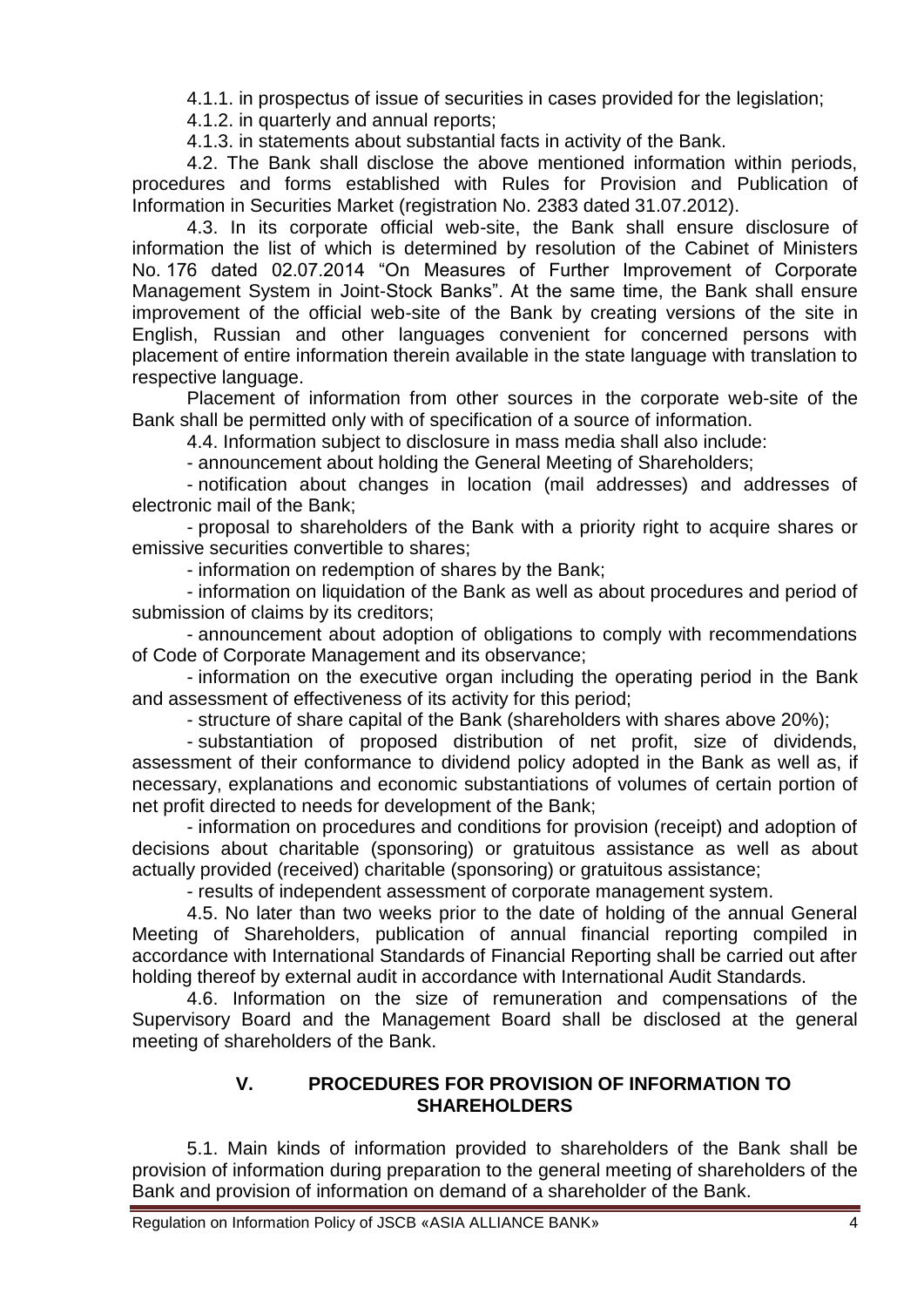5.2. Announcement about holding of the General Meeting of Shareholders of the Bank shall be prepared and shall be given within the periods and volume established with the current legislation of the Republic of Uzbekistan, the Charter and Regulation at the General Meeting of Shareholders of the Bank.

Announcement about holding the General Meeting of Shareholders shall be published in the official web-site of the Bank, mass media as well as shall be sent to shareholders by electronic mail no later than prior to seven days but no earlier than thirty days prior to the date of holding of the General Meeting of Shareholders.

5.3. Information (materials) on matters included to the agenda of the General Meeting of Shareholders shall be provided to shareholders by decision of the Supervisory Board of the Bank.

5.4. The Bank shall provide shareholders with access to documents provided for by Article 103 of the Law of the Republic of Uzbekistan "On Joint-Stock Companies and Protection of Stockholders' Rights", excluding accounting documents, protocols of meetings of the Management Board as well as orders of the Chairman of the Management Board of the Bank and shareholders' registry of the Bank.

Access to documents of the Bank shall be given based on a written demand which shall be sent by a shareholder to the Bank using following methods:

- by mail at the location of the Bank to the address: House 2a, Tarakkiyot Street, Tashkent city, 100047;

- delivery under signature to a person authorized to take written correspondence addressed to the Bank;

- by the Internet by sending demands to electronic mail [info@aab.uz;](mailto:info@aab.uz)

- by submission of demands via the official corporate web-site of the Bank to the address: [http://aab.uz.](http://aab.uz/)

5.5. The Bank shall provide, to owners of securities of the Bank, copies of documents disclosure of which is provided for with the current legislation and this Regulation, during 10 (ten) calendar days from the date of receipt of the respective demands to the Bank. Fee charged by the Bank for provision of copies of documents may not exceed expenses related to production thereof.

Copies of documents shall be provided to a shareholder in person or to representative thereof with presentation of power of attorney formalized according to procedures established with the civil legislation, under acceptance certificate by a responsible person of the Bank, or shall be sent by registered mail dispatch with inventory of content.

5.6. Shareholder's demand to provide documents thereto for familiarization must specify:

- surname, name and second name for physical persons;

- name and location of a legal entity;

- quantity and category (type) of shares of the Bank which belong to a shareholder;

- details of documents which enable their identification (for example, name, date, number, and content).

Depository account statement made no earlier than 3 (three) business days prior to the date when was send must be attached to the demand.

The demand to provide documents must contain an obligation not to disclose confidential information which contains therein.

5.7. Documents requested by shareholders also may be provided for familiarization during 5 (five) calendar days from the day when the respective demand was submitted to the location of the Bank.

5.8. In case of existence of requested documents in electronic format, provision of copies of respective documents shall be permitted via electronic mail during provided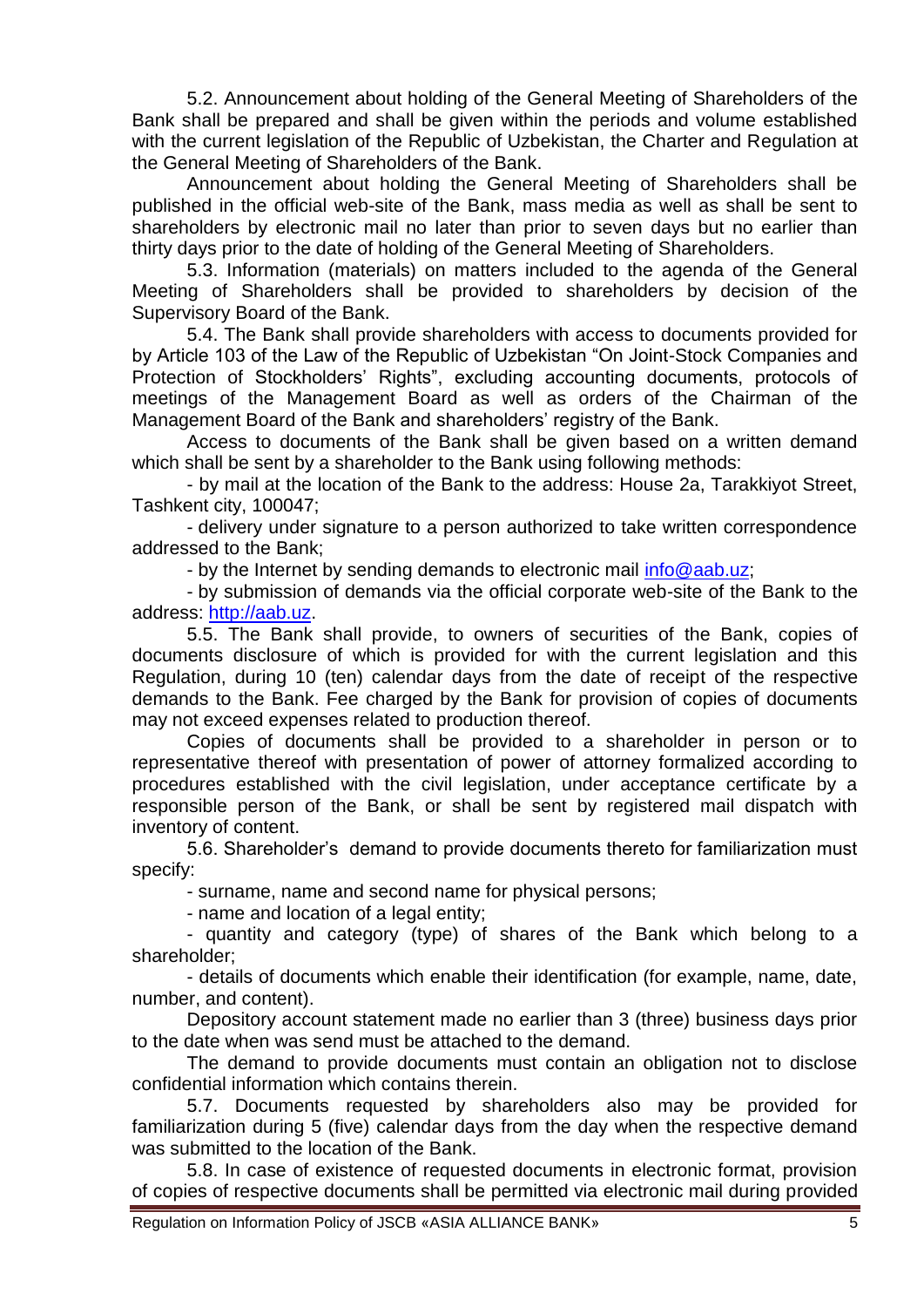that the Bank knows address of electronic mail of a shareholder who addressed with a request, and a shareholder has no objections against provision of copies of documents in such format.

5.9. A minority shareholder must not impede activity of management organs of the Bank by ungrounded demand of documents and usage of confidential information and commercial secrets.

#### **VI. PROCEDURES FOR EXCHANGE OF INFORMATION BETWEEN MEMBERS OF MANAGEMENT ORGANS, OFFICIALS, EMPLOYEES of the Bank and CONCERNED ENTITIES**

6.1. Exchange of information between members of management organs, officials, employees of the Bank with concerned persons of the Bank shall be carried out in accordance with the Law of the Republic of Uzbekistan "On Applications of Physical and Legal Entities".

6.2. On written (electronic) demand of concerned persons to provide information which is made in arbitrary written form to the name of the Chairman of the Management Board of the Bank or the Chairman of the Supervisory Board of the Bank, the person appointed as a responsible performer shall, during 10 days, provide necessary information in electronic form, excluding information included to confidential and commercial secrets. If certain information is not provided, respective causes shall be specified.

6.3. In case when it is necessary to provide copies of documents, a concerned entity shall made payment the size of which may not exceed expenses for production of copies of documents and payment of expenses related to sending the documents by mail.

6.4. Written or electronic requests of concerned entities including information on changes in contact details of shareholders and banking details may be sent to mail or electronic address of the Bank specified in the official web-site of the Bank [\(http://aab.uz\)](http://aab.uz/).

6.5. In accordance with internal documents, the Bank shall determine (appoint) an employee or subdivision which are responsible for communication with shareholders and investors.

6.6. The Chairman of the Management Board of the Bank and deputies of the Chairman of the Management Board of the Bank shall be entitled to give official comments on behalf of the Bank.

6.7. Taking into account opinions of members of the respective collegial management organ, the Chairman of the Supervisory Board of the Bank and the Chairman of the Management Board of the Bank shall be entitled to officially comment on decisions adopted by respective organs as well as to instruct its members to give official comments on certain matters.

6.8. The Chairman of the Management Board shall be entitled to publicly comment on decisions adopted thereby.

6.9. Other officials and employees of the Bank shall be entitled to provide information on the Bank and activity thereof in accordance with procedures established by the legislation, this Regulation and other internal documents of the Bank.

### **VII. CONFIDENTIAL INFORMATION**

7.1. Information shall be deemed confidential which has actual or potential commercial value due to its unknown state to third parties persons and shall make up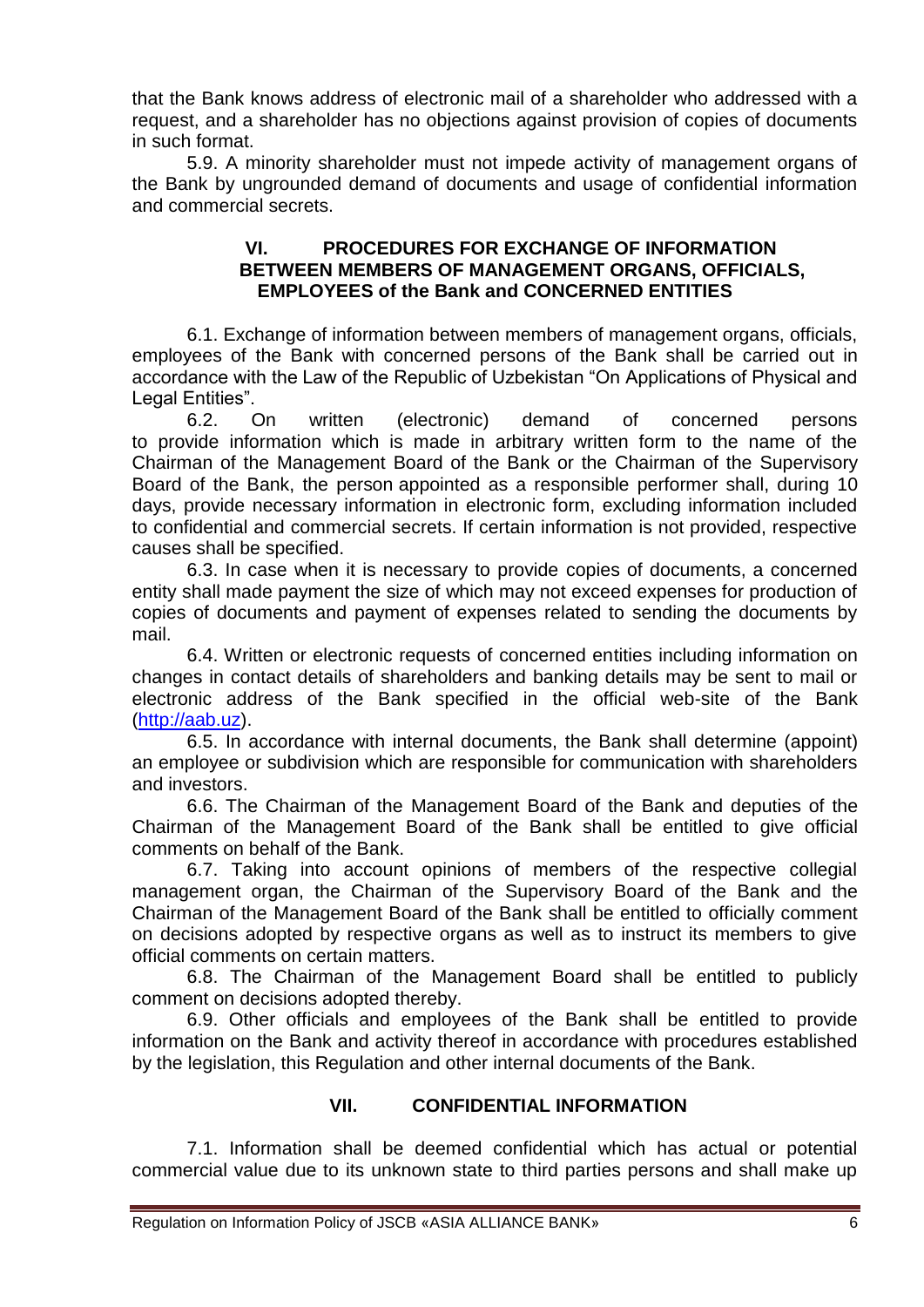official or commercial secrecy when there is no access thereto on lawful grounds and an owner of information shall take measures to protect confidentiality thereof.

7.2. A list of information which constitutes commercial secrecy and other confidential information, determination of procedures for circulation of confidential information and measures related to protection of confidential information as well as determination of entities which carry out control over observance of established procedures for circulation of confidential information shall be established in accordance with internal documents of the Bank.

7.3. The Bank shall maintain records of persons who obtained access to confidential information and entities to which such information was provided or given.

7.4. Conditions on non-disclosure of confidential information shall be included to labor contracts with employees of the Bank and legal civil agreements with contracting parties of the Bank.

7.5. Responsibility for causing damages to the Bank as a result of disclosure of confidential information shall be governed by the legislation of the Republic of Uzbekistan.

7.6. Disclosure of confidential information in securities market shall be carried out in cases and procedures provided for the law.

Confidential information shall be disclosed to an authorized state organ for regulation of securities market in cases of:

- examination thereby of facts of violation of the legislation on securities market;

- transfer thereby of information to authorized organs on regulation of securities market of other states which are members of the International Organization of Commissions on Securities at their written request.

Confidential information related to counteraction to legalization of incomes received from criminal activity and financing terrorism shall be provided to a special authorized state organ in cases and procedures provided for with the legislation.

### **VIII. INSIDER INFORMATION**

8.1. Any information shall be deemed insider information on securities of the Bank and deals therewith, on activity of the Bank, its subsidiary and controlled companies, which is unknown to third parties disclosure of which may render substantial influence to market value of securities of the Bank and may give advantage to one participant of securities market in respect to others.

8.2. Illegal usage of insider information may cause substantial damage to shareholders of the Bank and result in substantial negative consequences for the financial condition of the Bank and its business reputation as well as cause damage to the stock exchange market in general.

8.3. No information disclosed or published in mass media as well as no information containing assessment of cost of securities and/or assessment of property standing of the Bank made based on publicly available information shall be deemed insider information.

8.4. The persons who potentially possess insider information shall be deemed physical and legal entities which have a right of access to insider information based on normative legal acts of the Republic of Uzbekistan, the charter, internal documents of the Bank, job instructions as well as based on agreements with the Bank including:

- members of the Supervisory Board and the Management Board, the Chairman of the Management Board of the Bank and members of the Revision Commission;

- persons which are in labor or legal civil relations with the Bank and which, therefore, have a right of access to insider information (including an auditor of the Bank, professional participants of securities market);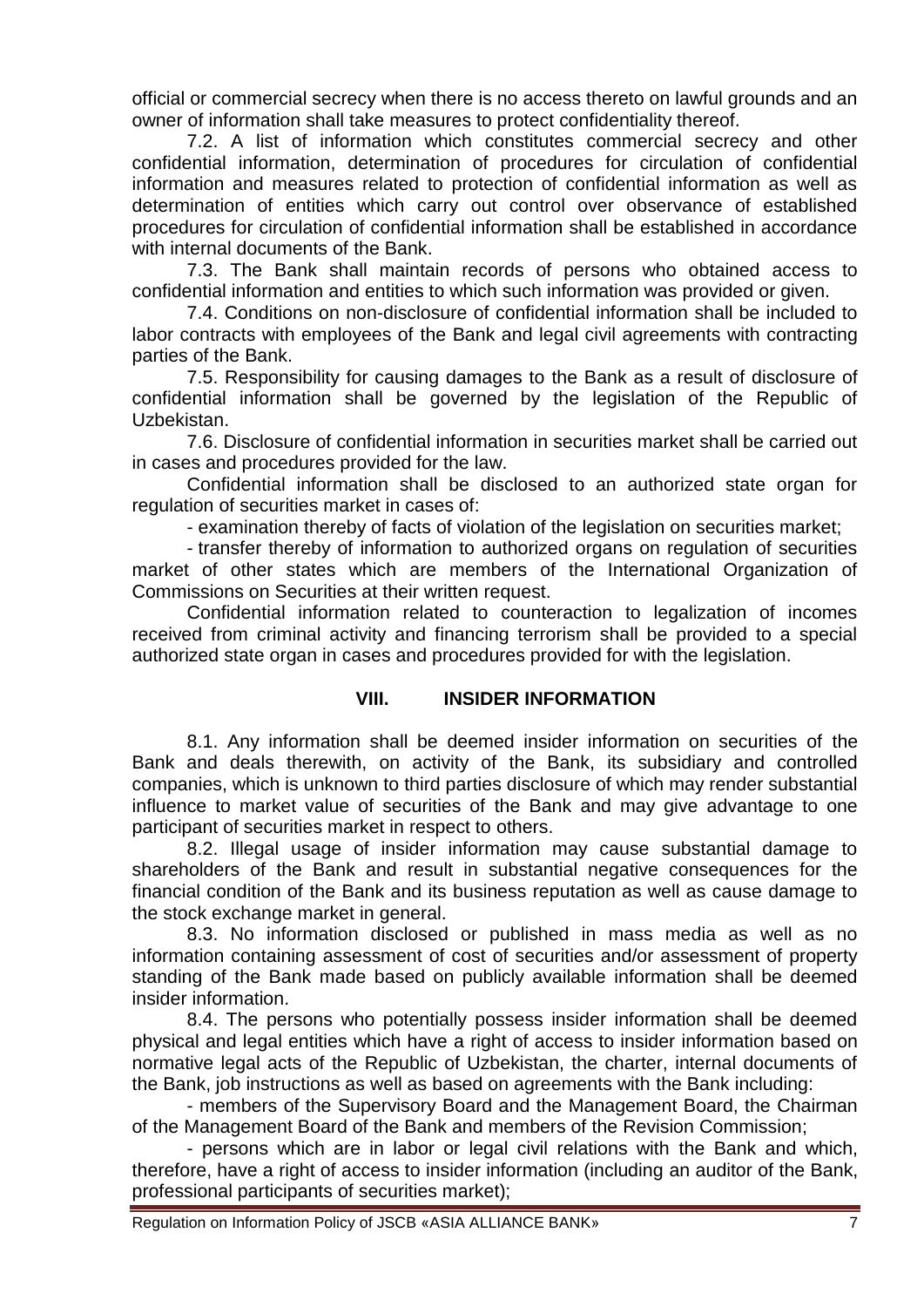- members of management and control organs of subsidiary and controlled companies.

8.5. The Bank shall ensure control for observance of norms of the current legislation and special requirements by persons who potentially possess insider information provided for by internal documents of the Bank, in order to prevent a conflict of interests and to restrict misuses of insider information among employees and subdivisions of the Bank.

8.6. If normative legal acts of the Republic of Uzbekistan, grounded requirements of state and other organs, decisions of the Supervisory Board of the Bank provide otherwise, insiders shall be obliged:

- not to disclose insider information also after of termination of labor or other contracts with the Bank during the period determined by such agreement;

- to give material mediums of insider information with them to the Bank in case of termination or cancellation of labor or other contracts by the Bank;

- not to give insider information or make it available to third parties;

- not to use insider information in own interests and/or interests of third parties also not to give recommendation to third parties about operations with securities of the Bank based on insider information;

- to inform the Supervisory Board of the Bank about securities of the Bank belonging thereto as well as about own intent to carry out operations with securities of the Bank or its subsidiary and controlling companies;

- to compensate for losses caused to the Bank as a result of violation of procedures for usage of insider information;

- to comply to other requirements regarding usage of insider information provided for with normative legal acts of the Republic of Uzbekistan, the charter of the Bank, this Regulation and other internal documents of the Bank.

8.7. Insiders shall bear responsibility for unlawful disclosure and usage of insider information of the Bank in accordance with the current legislation, internal documents of the Bank as well as terms and conditions of agreements and contracts entered into by the Bank.

#### **IX. MEASURES TO ENSURE CONTROL OVER COMPLIANCE WITH INFORMATION POLICY**

9.1. The Management Board shall be responsible for timely publication of information on of the Bank subject to mandatory disclosure in accordance with the legislation and this Regulation.

9.2. Responsibility for organization, completeness, reliability and timeliness of disclosure of information shall be borne by the Chairman of the Management Board of the Bank according to procedures established by the legislation.

9.3. The authorized management organ of the Bank which took decision resulting in necessity of disclosure of information specified in this Regulation shall undertake to promptly provide thereof to the Management Board after formalization of such decisions according to established procedures of the Bank and to ensure disclosure of information thereon in accordance with requirements with the legislation and this Regulation.

9.4. Control over observance of information policy of the Bank shall be implemented by the Supervisory Board of the Bank.

9.5. Information on observance of requirements of this Regulation shall be recorded in quarterly reports of the Management Board heard in the meetings of the Supervisory Board. Timely, high quality and reliable disclosure of information shall be one of criteria for assessment of effectiveness of activity of the Management Board.